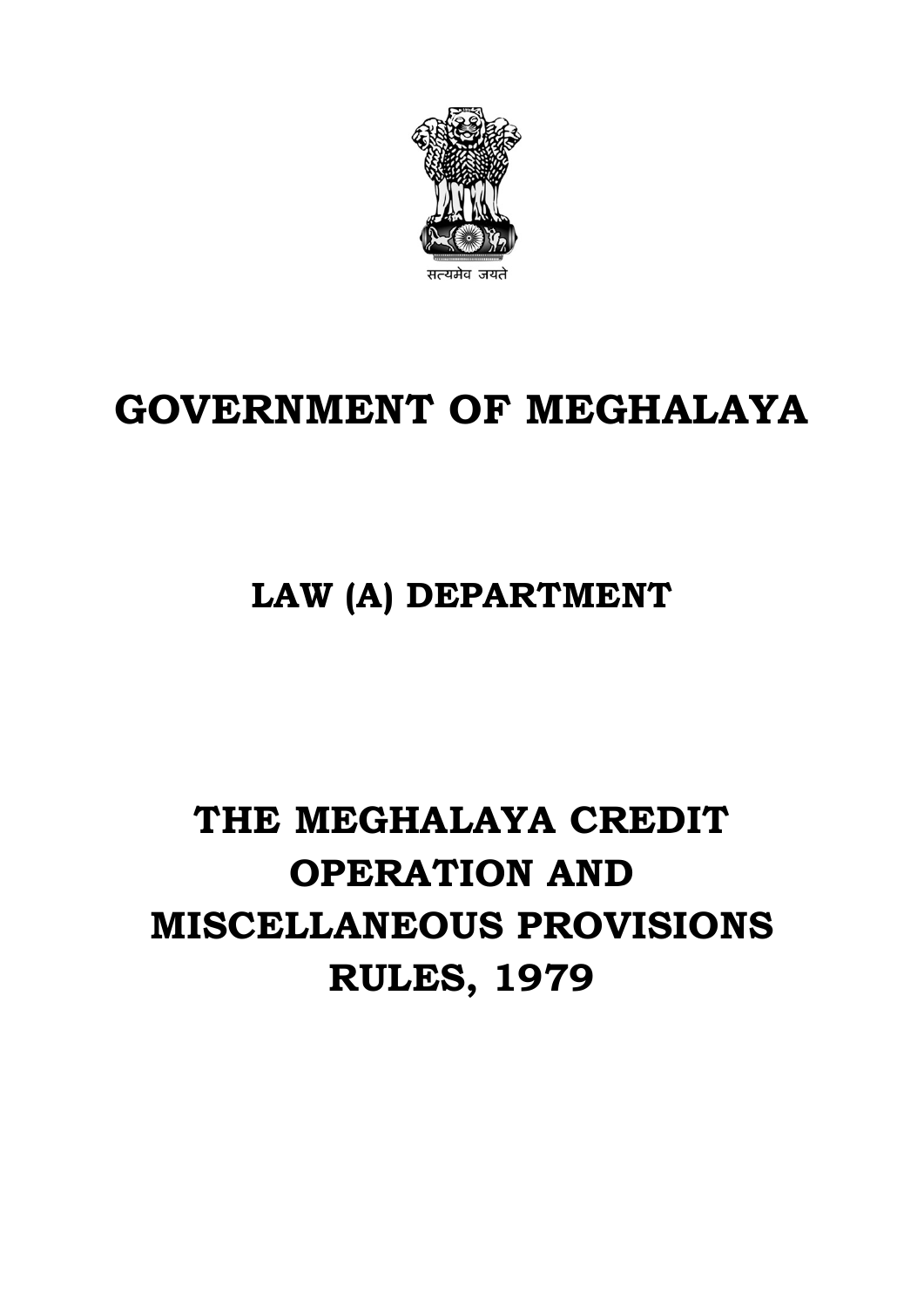**Notification No. RDS 181/77/Pt/23, dated the 24th April, 1979.-** In exercise of the powers conferred by sub-section (3) and Section 1 of the Meghalaya Credit Operation and Miscellaneous provisions Act, 1976 (Meghalaya Act No. 10 of 1976)the Government of Meghalaya hereby appoints the 1st day of May, 1979, as the date on which the said Act shall come into force in the whole State of Meghalaya.

#### CHAPTER I

#### **PRELIMINARY**

**1. Short title and commencement.-** (1) These Rules may be called the Meghalaya Credit Operation and Miscellaneous Provisions Rules, 1979.

(2) They shall come into force at once.

**2. Definition.-** In these Rules, unless the context otherwise requires-

- *(a) "Act"* means the Meghalaya Credit Operation and Miscellaneous Provisions Act, 1976 (Meghalaya Act 10 of 1976).
- *(b) "designated officer"* means an officer designated by the State Government under subsection (1) of Section 8 of the Act.
- *(c) "Form"* means a form appended to these Rules.
- *(d) "prescribed authority"* means an official of the State Government notified by the State Government under sub-section (1) of Section 10 of the Act.
- *(e) "Section"* means a section of the Act.
- *(f) "Specified Officer"* means an officer specified by the State Government under sub section (2) of Section 4 of the Act.
- *(g)* All other words and expressions used but not defined in these Rules but defined or used in the Act shall have the meanings respectively assigned to them in the Act.

#### CHAPTER II **DISTRAINT AND SALE OF MOVABLES**

**3. Action to be taken by the Bank prior to the making of application referred to in Rule 4.-** If an agriculturist fails to repay to the bank, the whole or part of the financial assistance obtained by him on or before the due date, the bank, shall serve on him or his heirs or legal representatives with at least fifteen day's clear notice, informing him that if he fails to pay the amount due within the period specified in the notice, informing him that if he fails to pay the amount due within the period specified in the notice, the crops or other produce or movables (hereinafter referred to as the said property) charged to the bank shall be distrained and sold through the specified officer.

**4. Application by the bank for distraint.-** (1) On the agriculturist failing to make the due payment to the bank within the period specified in the notice under Rule 3, the bank may apply to the specified officer within whose jurisdiction the agriculturist resides or holds such property for distraint and sale of the said property.

(2) Every application under sub-rule (1) shall be in Form "A".

(3) A copy of the document creating the charge duly certified by an officer of the bank authorised by it in this behalf shall be filed along with the application referred to in sub-rule (1).

<sup>1.</sup> Published in the Meghalaya Gazette, Part V-A, dated 10-5-1979, page 121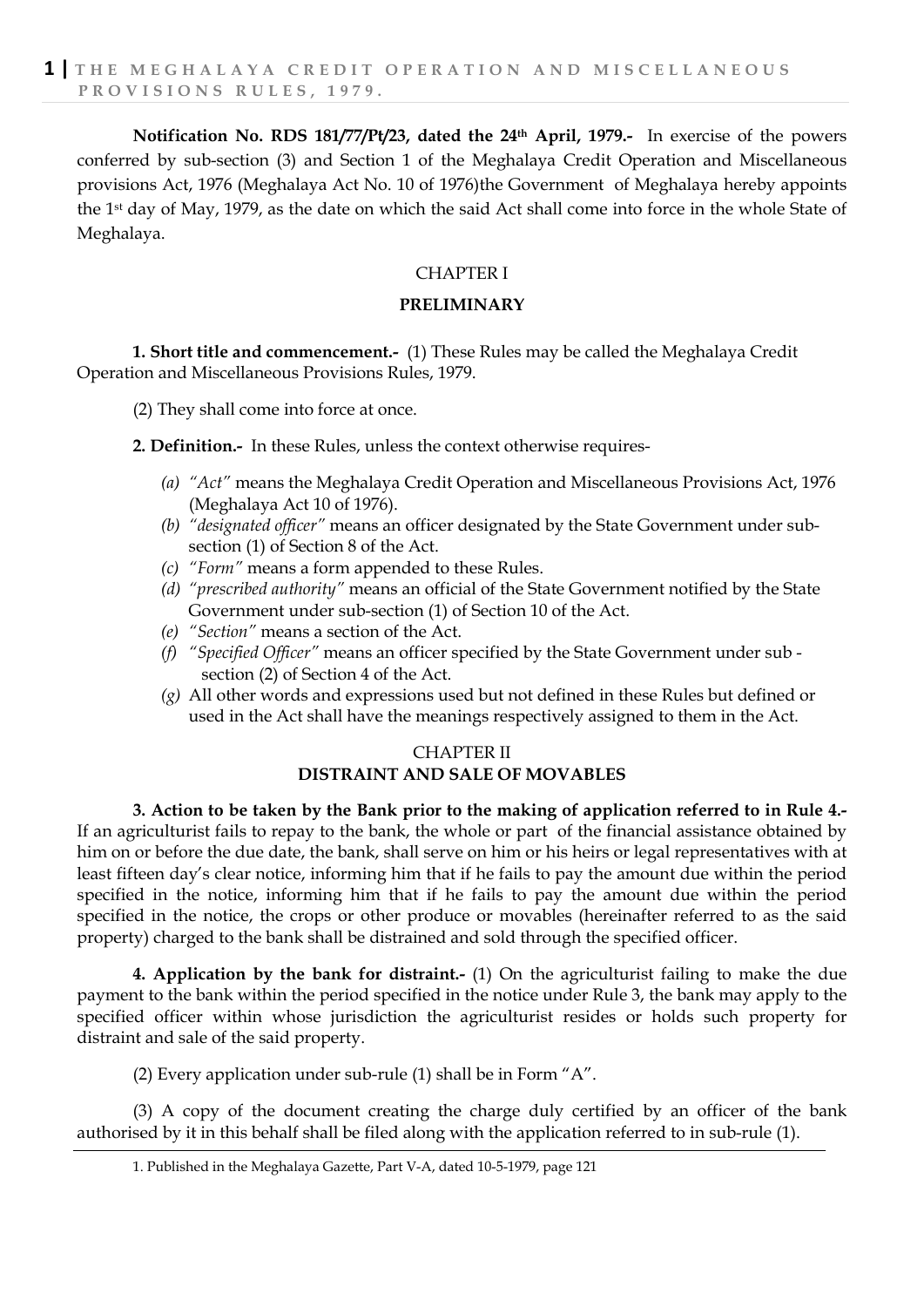**5. Service of notice to show cause against distraint on the agriculturist.-** If the specified officer is satisfied that the application is in order, he shall cause to be served on the agriculturist or his heir or legal representative, a written notice of demand in Form "B" calling upon him to pay the amount specified in the notice within fifteen days from the date of service thereof, or to show cause why the property charged be not distrained and sold.

**6. Mode of service of notice.-** The notice referred to in Rules 3 and 5 shall be served by delivering a copy to the agriculturist or his heir or legal representative or to any adult male member of his family at his usual place of residence or to his authorised agent, or when such service cannot be affected, by affixing a copy of the notice on some conspicuous part of his residence.

**7. Procedure where no cause is shown against distraint.-** If the amount specified in the notice referred to in Rule 5 or any part of property charged thereof is not paid within the time allowed therefor, or if not cause is shown, or where cause shown is considered by the specified officer to be insufficient, he shall attach the property charged.

**8. Custody of distrained property.-** The specified officer shall make proper arrangement s for custody and preservation of the distrained property during the interval between distraint and sale thereof. The applicant or any officer of the bank concerned, if so authorised by the applicant, shall, if required by the designated officer undertake the custody and preservation of the property distrained.

**9. Time when the distraint can be made.-** The attachment shall be made at any time between sunrise and sun-set.

**10. Distraint of crops or ungathered produce.-** If crops or ungathered produce of the land belonging to the agriculturist or his heir or legal representative are distrained, the specified officer may curse them to be sold when fit for reaping or gathering, or at his option may cause them to be reaped or gathered in due season and stored in proper place until sold.

**11. Entry of the distrainer on private premises for distraining.-** (1) Wherever the specified officer for the purpose of the attachment of the properties referred to in sub-rule (1) of Rule 3 has the information or the reasons to believe that –

- *(a)* any portion of the properties to be attached under the Act and the Rules has been concealed or is likely to be concealed;
- *(b)* any person who has been required under these Rules to produce or cause to be produced, any books, accounts, documents, or other information in his custody or power has omitted or failed to produce or cause to be produced, such books, accounts, documents or other information; or
- *(c)* any books, accounts, receipts, vouchers, certificates, reports or other documents belonging to any property to be attached are likely to be tampered with, falsified or manufactured,

it shall be lawful for the specified officer or any official authorised by him to effect the search or inspect under this rule.

(2) Whenever any place liable to search or inspection under sub-rule (1) is areas closed, any person residing in, or being in charge of such place, shall on demand of the official conducting the search and on production of authority to conduct the search in question, allow free ingress thereto, and afford all reasonable facilities for search therein.

(3) If ingress to such place cannot be obtained under sub-rule (2), it shall be lawful in any case for the official conducting the search or inspection to enter such place and search therein, and in order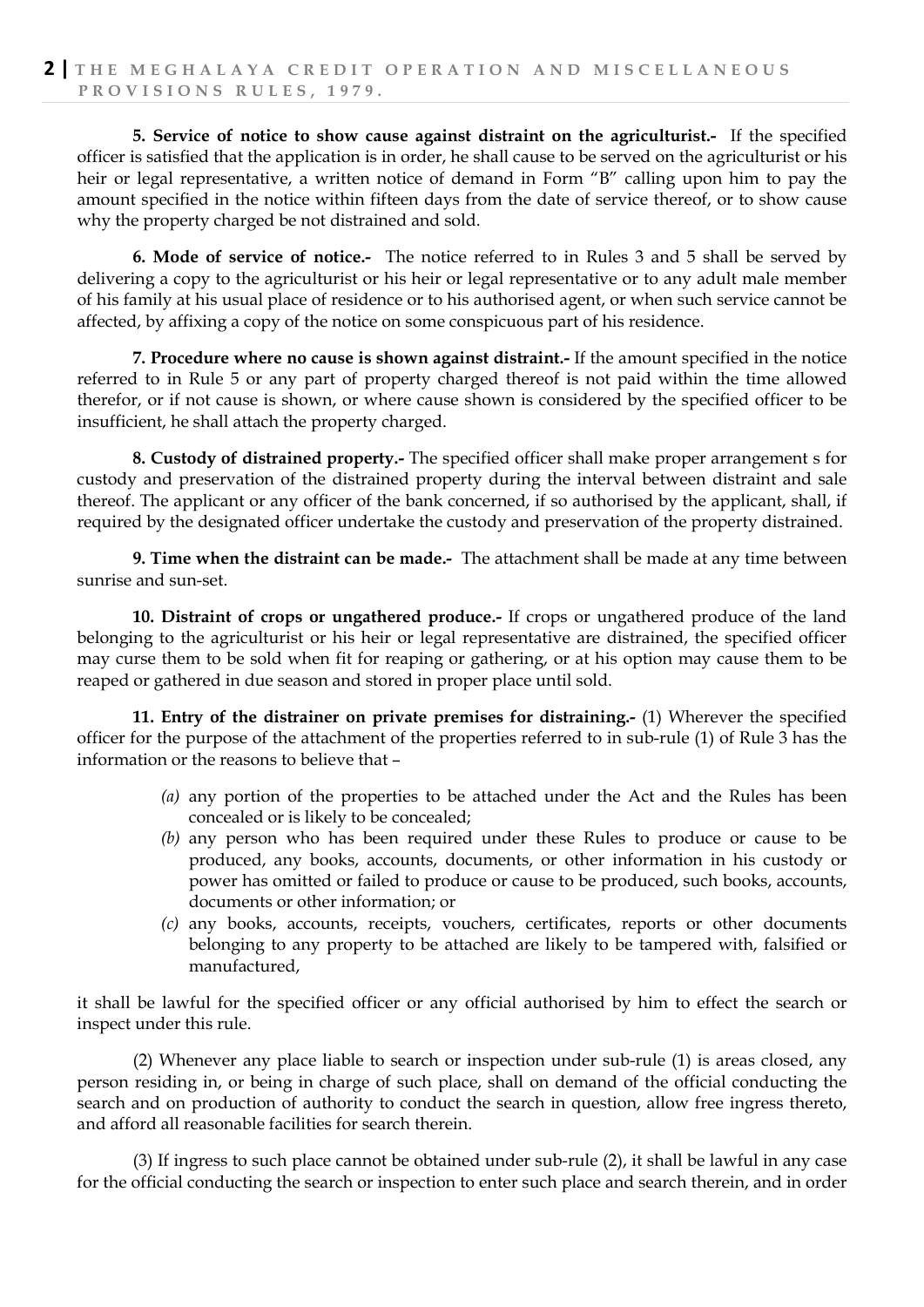to effect entrance into such place, stable, cow-shed, granary, godown, out-houses or other building, to break open the lock of any door, box, safe, almirah or other building, to break open the lock of any door, box, safe, almirah or other receptacle for exercising the powers conferred by sub-rule (1) where the keys thereto are not available, if after notification of his authority and purpose and demand of admittance duly made, he cannot otherwise obtain the admittance:

Provided that if any such place in an apartment in the actual occupancy of a female who, according to the custom, does not appear in public, such official shall before entering such apartment give notice to such female that she is at liberty to withdraw and shall afford her every reasonable opportunity for withdrawing, and may them break open the apartment and enter it.

(4) Before making a search under this rule, the official shall call upon two or three independent respectable inhabitants of the locality in which the place to be searched is situated or of any other locality if no such inhabitant of such locality is available or is willing to be a witness to the search or to attend and witness the search and may issue an order in writing to them or any of them so to do.

(5) The search shall be made in their presence, and a list of all things seized in the course of such search and of the places in which they are respectively found shall be prepared by such witnesses, but no person witnessing a search under this rule shall be required to attend the Court as a witness of the search unless specifically summoned by it.

(6) The occupant of the place searched, or some persons on his behalf, shall, in every instance, be permitted to attend during search and a copy of the list prepared under this rule, signed by the said witnesses, shall be delivered to such occupants or persons. When any person is searched under this rule a list of all things taken in possession shall be prepared and a copy thereof shall be delivered to such person.

(7) Any person who, without reasonable cause, refuses or neglects to attend and witness search under this rule, when called upon to do so by an order in writing delivered or tendered to him, shall be deemed to have committed an offence under Section 187 of the Indian Penal Code.

**12. Sale of distrained property by public auction.-** (1) The specified officer may sell or cause to be sold by public auction any properly distrained under Rule 7 or such part thereof as may, in his opinion, be necessary to satisfy the demand together with expenses of the distraint and the costs of the sale.

(2) The distrainer shall, at any time before the date of sale, cause proclamation of the date and place of the intended sale to be made by beat of drum in the village in which the agriculturist or his heir or legal representative resides or the said property is kept and in such other place or places as the specified officer may consider necessary to give due publicity to the intended sale.

(3) The specified officer may, in his discretion, adjourn the sale to a specified day recording for such adjournment. Where a sale is adjourned for a longer period than fifteen days, a fresh proclamation under sub-rule (2) shall be made unless the agriculturist or his heir or legal representative consents to waive it.

**13. Recovery of sale proceeds from purchasers.-** The purchaser shall not be permitted to carry away any part of the property until he has paid for it in full. If the purchaser final to pay the purchase money the property shall be resold.

**14. Utilisation of sale proceeds.-** (1) Where any crop, produce or other movable property is distrained and sold in accordance with these Rules, the amount due to the bank and the expenses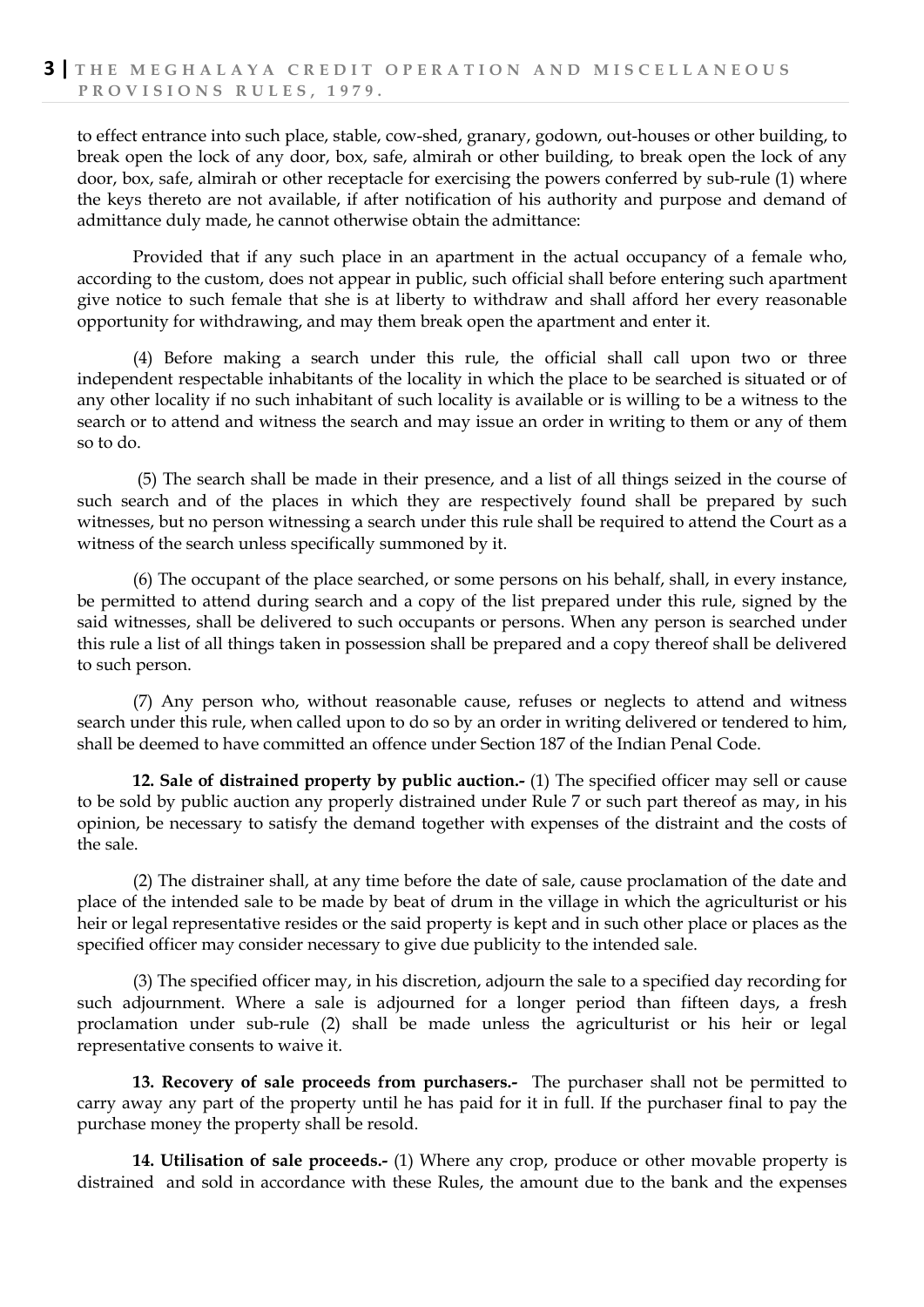incurred for distraint and sale shall be deducted from the sale proceeds and the balance, if any, shall be paid to the agriculturists concerned.

(2) The agriculturist or his heir or legal representative shall be given a receipt for the amount appropriated from the sale proceeds.

**15. Release of distrained property on payment of the amount due by the agriculturist or by any person claiming interest in the property.-** Where prior to the date fixed for sale the agriculturist or his heir or legal representative or any person acting on his behalf or any person claiming an interest in the property distrained pays the full amount due , including interest, and other expenses incurred in the distraint and sale of the property charged, the distrainer shall not proceed with sale and shall release the property forthwith.

### CHAPTER III

**CHARGE AND MORTGAGE OF IMMOVABLE PROPERTIES**

**16. Registration of charge/mortgage in favour of bank.-** (1) A copy of the declaration creating a charge or variation of the declaration or a copy of the mortgage executed in favour of the bank referred to in Section 5 of the Act shall not be a carbon copy but shall be neatly hand-written, printed or type-written or be a cyclostyled copy of type-written matter on only one side of the paper.

(2) Such copy of document shall contain the following particulars, namely:-

- *(a)* the number of stamps and their value;
- *(b)* a copy of the endorsement made by the stamps vendor or the treasury on the back of such stamps; and
- *(c)* the date of execution and the names and addresses of the witnesses.

(3) Such copy, complying with the requirements mentioned above and duly certified to be a true copy by an employee authorised by the bank in this behalf, shall be sent by the bank to the Sub-Registrar concerned by registered post acknowledgement due within a period of thirty days from the date of execution of the document.

(4) The Sub-Registrar receiving the copy of the document referred to in sub-rule (3) shall send the acknowledgement within fifteen days from the date of its receipt.

**17. Inspection of the records of the Registrar.-** Where a copy of the document creating a charge, variation or mortgage has been sent to the Deputy Commissioner or the Sub-Registrar under Section 1 of the Act, the bank or any employee thereof duly authorised by it in this behalf, may at any time inspect the relevant record of the Deputy Commissioner or the Sub-Registrar concerned to ensure whether the said copy has been filed in accordance with the provisions of Section 5 of the Act in the relevant books prescribed under Section 51 of the Registration Act, 1908, No fee shall be charged for such inspection.

**18. Noting of charge or mortgage under Section 8 of the Act.-** On receipt of intimation under Section 8 of the Act, the District Council or such other Revenue Official as may be designated by the State Government, shall acknowledge the same within fifteen days from the date of receipt of such intimation. He shall make a note of the particulars of charge or mortgage in the record-of rights as may be available relating to the land within one month from the date of receipt of such intimation. The bank in whose favour such a charge is created or mortgage is given, may at any time through any of its employees duly authorised in that behalf, inspect the relevant records of the revenue officer concerned to ensure whether the said charge or mortgage has been duly recorded in the concerned Register.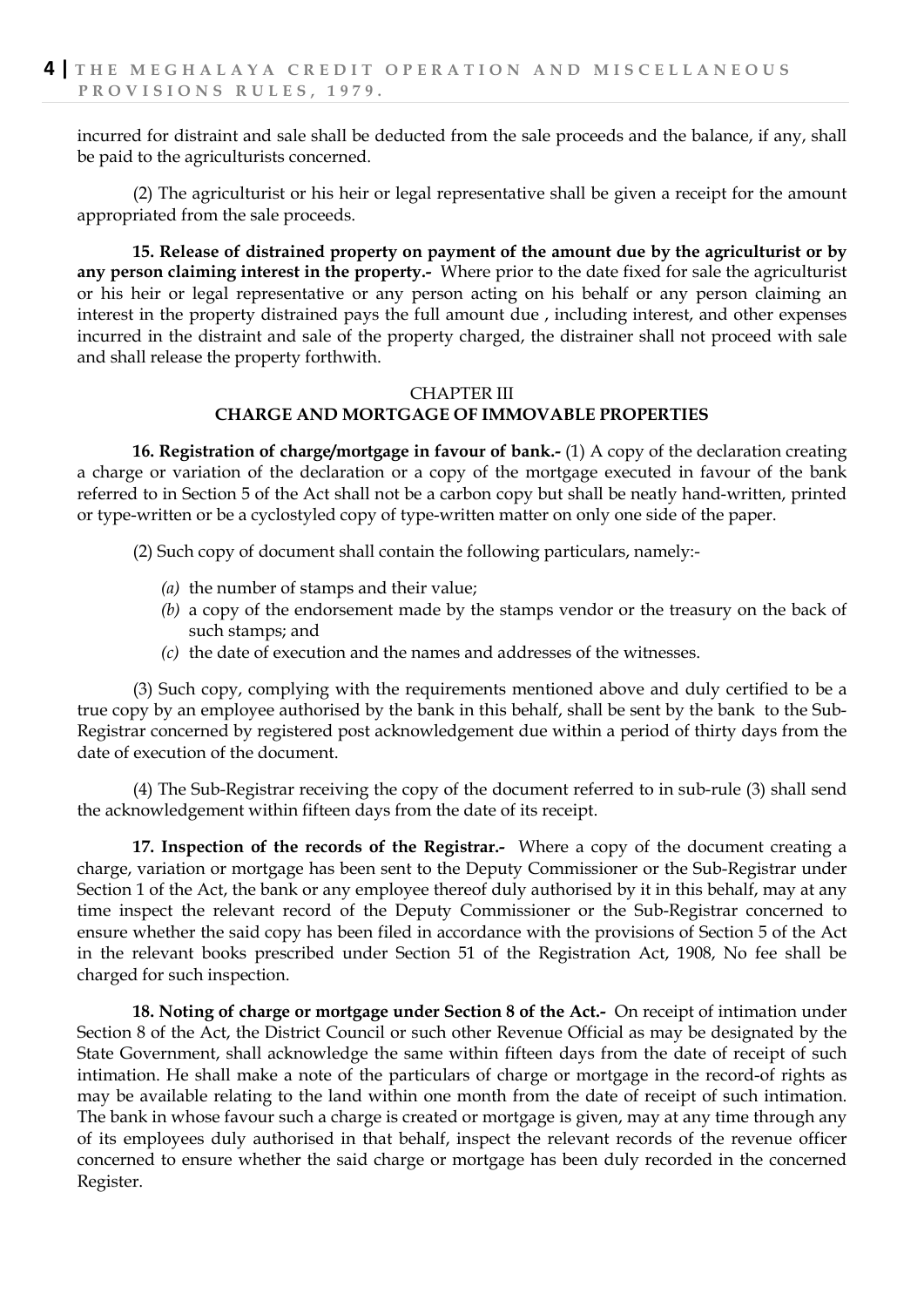#### **CHAPTER IV**

#### **SALE OF LAND OR ANY INTEREST THEREIN**

**19. Action to be taken by the bank prior to the making of application under Section 10 of the Act –** If an agriculturist has defaulted in the repayment of three consecutive instalments, the bank shall serve a registered notice on the defaulter calling upon him to clear the dues within one month from the date of iss8e of the notice and if the borrower does not clear the dues within stipulated period, a second notice giving him a further period of one month shall be served upon him through registered post. Thereafter the Branch Manager of the bank may move the prescribed authority within the local limits of whose jurisdiction the whole or any part of the property charged or mortgaged is situated, for initiating action under Section 10 of the Act.

**20. Application under Section 10 of the Act.-** (1) Every application by a bank under Section 10 of the Act for the sale of any land or any interest therein shall be made, by the bank in Form 'C' to the prescribed authority.

(2) A copy of the original document creating the charge or mortgage duly certified by an officer of the bank authorised in this behalf shall be certified along with the application referred to in Section 10.

**21. Services of notice under Section 10 of the Act. -** On receipt of the application referred to in Rule 20, the prescribed authority shall cause to be noted thereon, the date of its presentation and if he is satisfied that the application is in order, a notice in Form "C" shall be served on the agriculturist or his heirs or legal representatives, as the case may be.

**22. Issue of order by the prescribed authority.-** If the agriculturist or his heir or legal representative fails to pay the amount due to the bank within thirty days from the date of service of the notice referred to in Rule 21 the prescribed authority shall pass orders for the payment of sum or sums due to the bank by the sale of his land or any interest, which is subject to such charge or mortgage, in accordance with the provision of sub-section (4) of Section 11 of the Act.

**23. Supply of certified copy of the order passed by the prescribed authority to the aggrieved party.-** Any person affected by any order passed by the prescribed authority under Rule 31, shall be entitled to be furnished with certified copy thereof and any other connected document on application duly made in that behalf.

**24. Time within which the Bank has to dispose of the property under Section 11 of the Act.-** Any land or interest therein acquired by a bank under Section 11 of the Act shall be disposed by it within such acquisition or such further period as the State Government allow.

**25.Notice, summons, etc., to be issued under the Act/Rules.-** Every order, notice, summons or intimation issued by any authority under the Act or under these Rules shall bear the signatures of such authority or such other authority as may be duly authorised in this behalf, and shall be authenticated by the seal of such authority.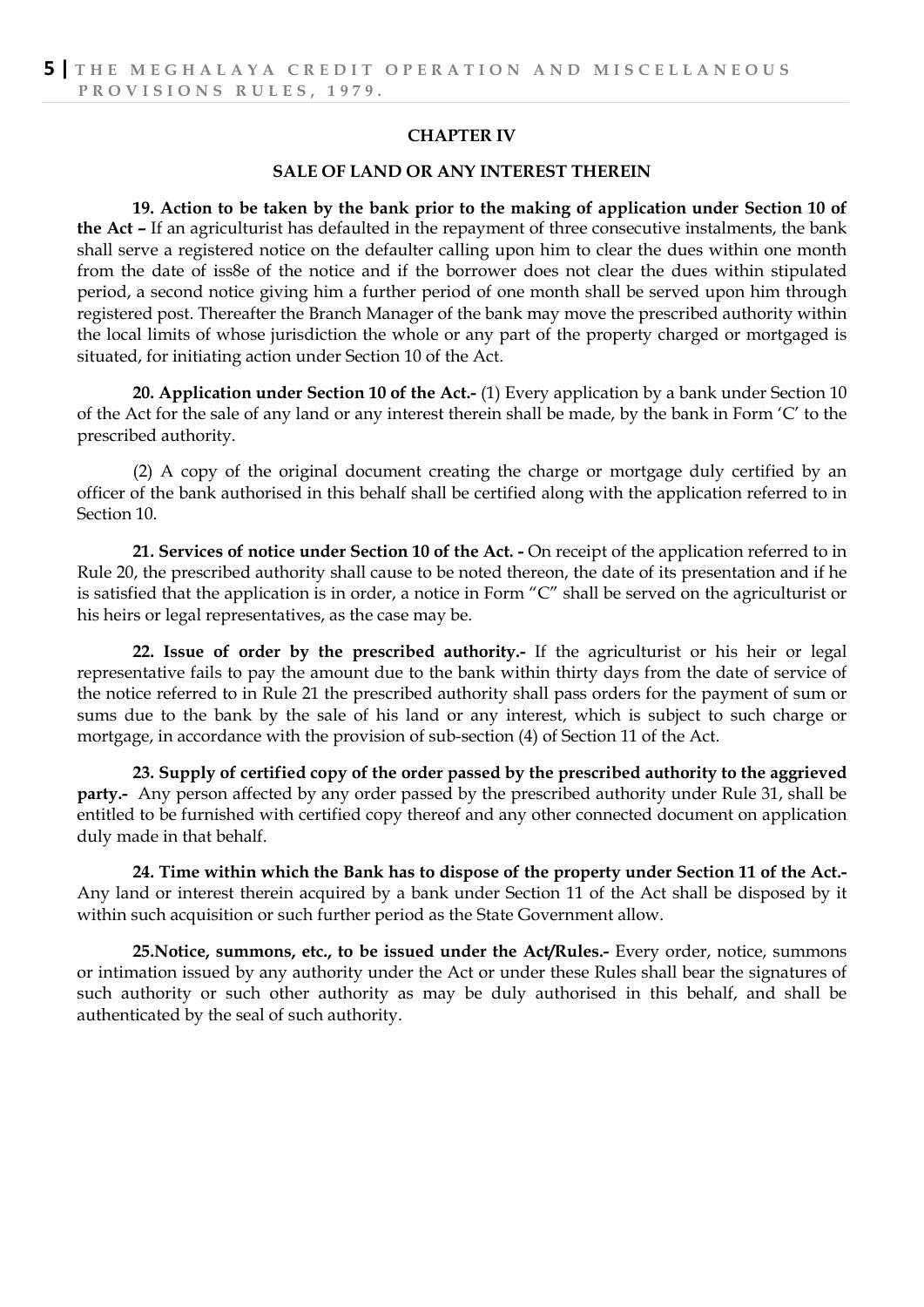#### FORM 'A'

#### [*See* Rule 4 (2)]

Before the …………………. (Distrainer)……………….Tehsil……………District……………….. Applicant Bank

#### *versus*

…………………..Opposite party (Agriculturist or his heir of legal representative) Applicant under sub-section (2) of Section 4 of the Meghalaya Credit Operation and Miscellaneous Provisions Act, 1976 (Meghalaya Act 10 of 1976) for the distraint and sale of crop, produce or other movable property.

- 1. Name and address of the agriculturist (if the agriculturist is dead, the name of his heir or legal representative should also be stated)…………….
- 2. The amount of the financial assistance…………………
- 3. Date when the charge was created………………
- 4. Date when the loan was actually advanced…………………
- 5. The nature of the transaction and the terms of the loan……………
- 6. Total amount due (including interest)………..
- 7. Payments, if any, made by the agriculturist along with the date of such payment……………
- 8. Net amount due on the date of application (excluding cost)………….
- 9. Description of the property charged/mortgaged.................

It is, therefore, requested that the property hereinbefore mentioned may be distrained and sold, and the amount due be paid to the bank.

> Agent/Officer-in-charge ……Bank

Enclosures: Date ………

#### **FORM B**

#### [*See* Rule 5]

Beore the………………(Distrainer)……………….Tehsil……….

District……….

Notice under Rule 5 of the Meghalaya Credit Operation and Miscellaneous Provisions Rules, 1979.

To,

Shri……….. …………… ………………

Whereas Shri……………………..borrowed a sum of Rs……………….on………….19, as financial assistance from………………..Bank…………….Branch, District………………….by creating a charge on the crops, produce or other movable specified below.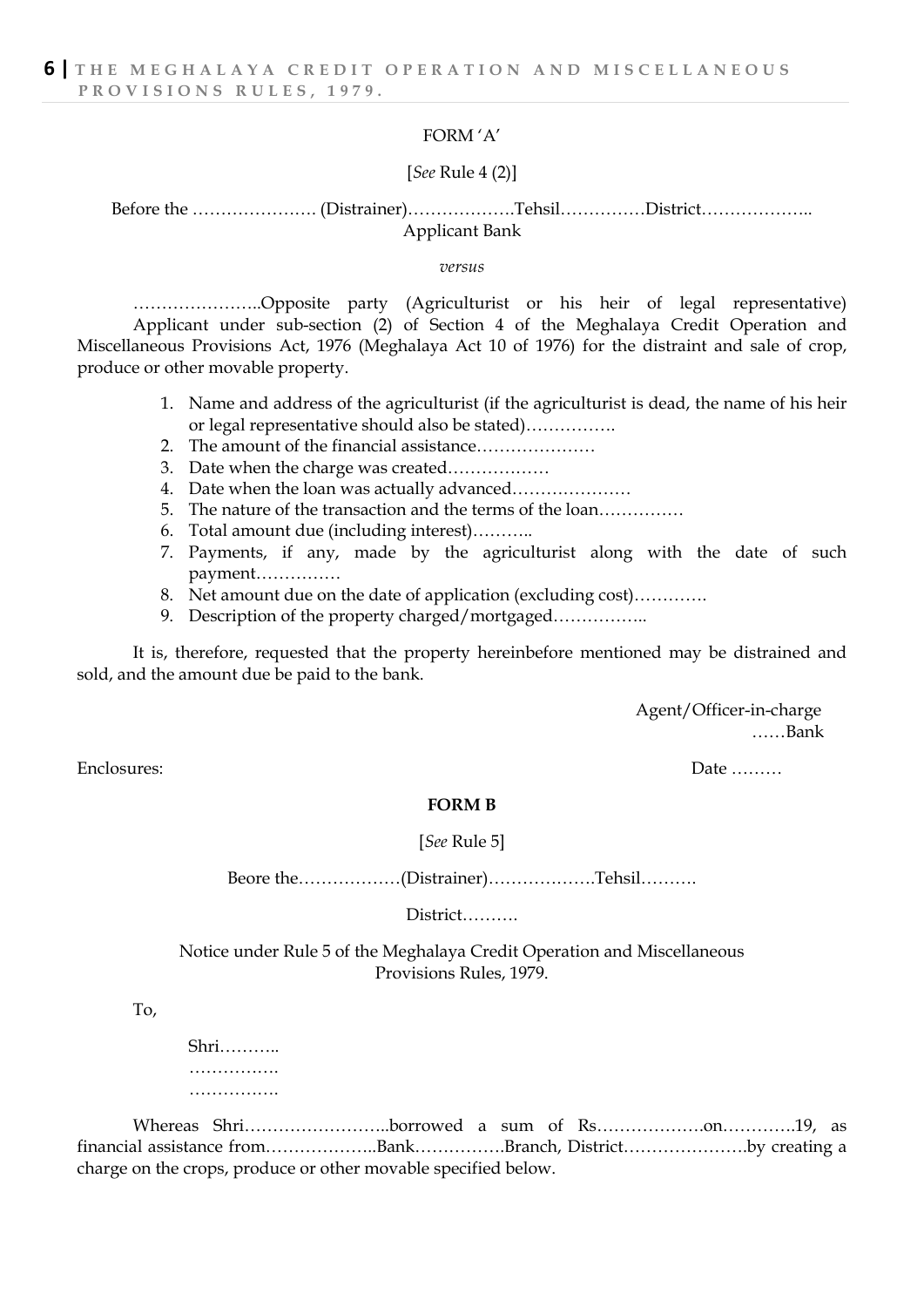……………………………………………………………………….

And whereas the amount due to that said bank has not yet been paid and the bank has made on application (copy enclosed) that the property specified below be distrained and sold;

You are, therefore, called upon to pay the sum of Rs…………………...within a period of fifteen days from the date of service of this notice and/or to show cause why the property specified below be not distrained and sold and the amount due be not paid to the bank from the sale proceeds thereof.

Description of the crop, produce or another movable charged.

…………………………………………………

Date………. ………………………….. Enclosures: (Distrainer)

#### **FORM 'C'**

[*See* Rule 20 (1)]

Before the Prescribed Authority………………………Applicant (Bank).

*Versus*

Opposite party (Agriculturist or his heir or legal representative)

Applicant under Section 10 of the Meghalaya Credit Operation and Miscellaneous Provisions Act, 1976 (Meghalaya Act 10 of 1976).

| 1. Name of the agriculturist to whom               |  |
|----------------------------------------------------|--|
| financial assistance was granted (if               |  |
| the agriculturist is dead, the name                |  |
| of his heirs or legal representatives              |  |
| should also be stated)                             |  |
| The amount of financial assistance<br>2.           |  |
| Date when the deed was executed<br>З.              |  |
| Date when the deed was registered<br>4.            |  |
| Date when the loan was actually advanced<br>5.     |  |
| The nature of the transaction and the terms<br>6.  |  |
| of the loan.                                       |  |
| 7. Total amount due (including interest)           |  |
| Payments, if any, made by the agriculturists<br>8. |  |
| along with the date (s) of such payments.          |  |
| 9. Net amount due on the date of application       |  |
| (excluding post)                                   |  |
| 10. Description of the property charged/mortgaged  |  |

It is, therefore, requested that the amount due to the bank may be directed to be paid by the sale of the property hereinbefore mentioned.

Agent/Officer-in-Charge

Enclosures ……………….

Date……………. **Bank**